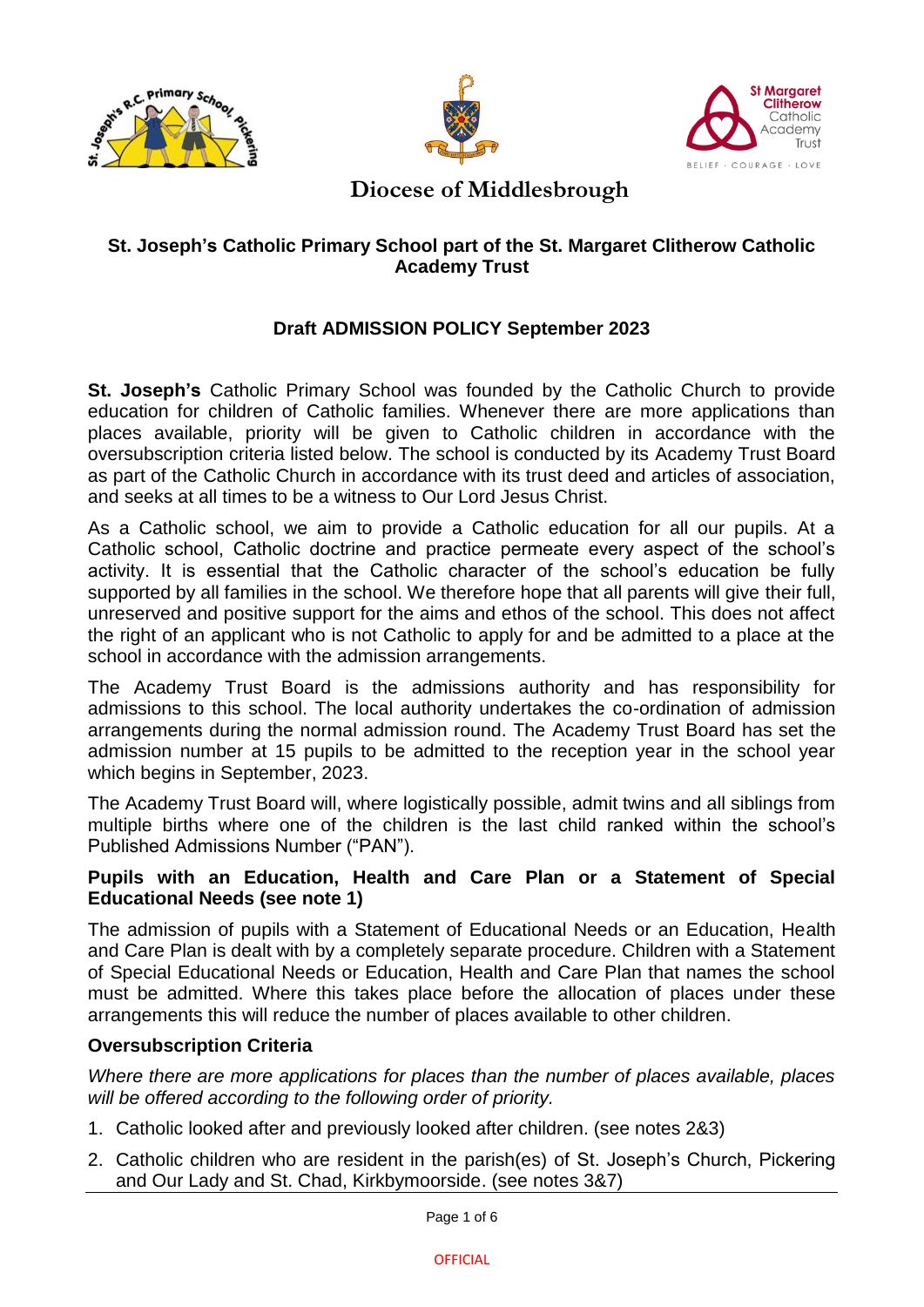- 3. Other Catholic children. (see note 3)
- 4. Other looked after and previously looked after children. (see note 2)
- 5. Children of other Christian denominations whose membership is evidenced by a minister of religion. (see note 4)
- 6. Other children of members of academy staff who have been employed at the academy for two or more years at the time at which the application for admission to the academy is made.
- 7. Any other children.

### *Within each of the categories listed above, the following provisions will be applied in the following order.*

(i) The attendance of a brother or sister at the school at the time of enrolment will increase the priority of an application within each category so that the application will be placed at the top of the category in which the application is made (see note 5).

## **Tie Break**

Priority will be given to children living closest to the school determined by the shortest distance. Distances are calculated using the local authority's computerised measuring system on the following basis. The measurement is made from a fixed point within the dwelling, as identified by Ordnance Survey, to the nearest school entrance, using footpaths and roads. In the event of distances being the same for two or more children where this would determine the last place to be allocated, random allocation will be carried out and supervised by a person independent of the school. All the names will be entered into a hat and the required number of names will be drawn out.

#### **Application Procedures and Timetable**

To apply for a place at this school in the normal admission round, you must complete a Common Application Form available from the local authority in which you live. You are also requested to complete the Supplementary Information Form attached to this policy if you wish to apply under oversubscription criteria 1 to 3 or 5. The Supplementary Information Form should be returned to The Admin Team, St. Joseph's RC Primary, Swainsea Lane, Pickering, North Yorkshire, YO18 8AR. Email: admin@sjp.smccat.org.uk by 15<sup>th</sup> January 2023.

You will be advised of the outcome of your application on  $16<sup>th</sup>$  April or the next working day, by the local authority on our behalf. If you are unsuccessful (unless your child gained a place at a school you ranked higher) you will be informed of the reasons, related to the oversubscription criteria listed above, and you have the right of appeal to an independent appeal panel.

*If you do not provide the information required in the SIF and return it by the closing*  date, together with all supporting documentation, your child will not be placed in *criteria 1 to 3 or 5 , and this is likely to affect your child's chance of being offered a place.*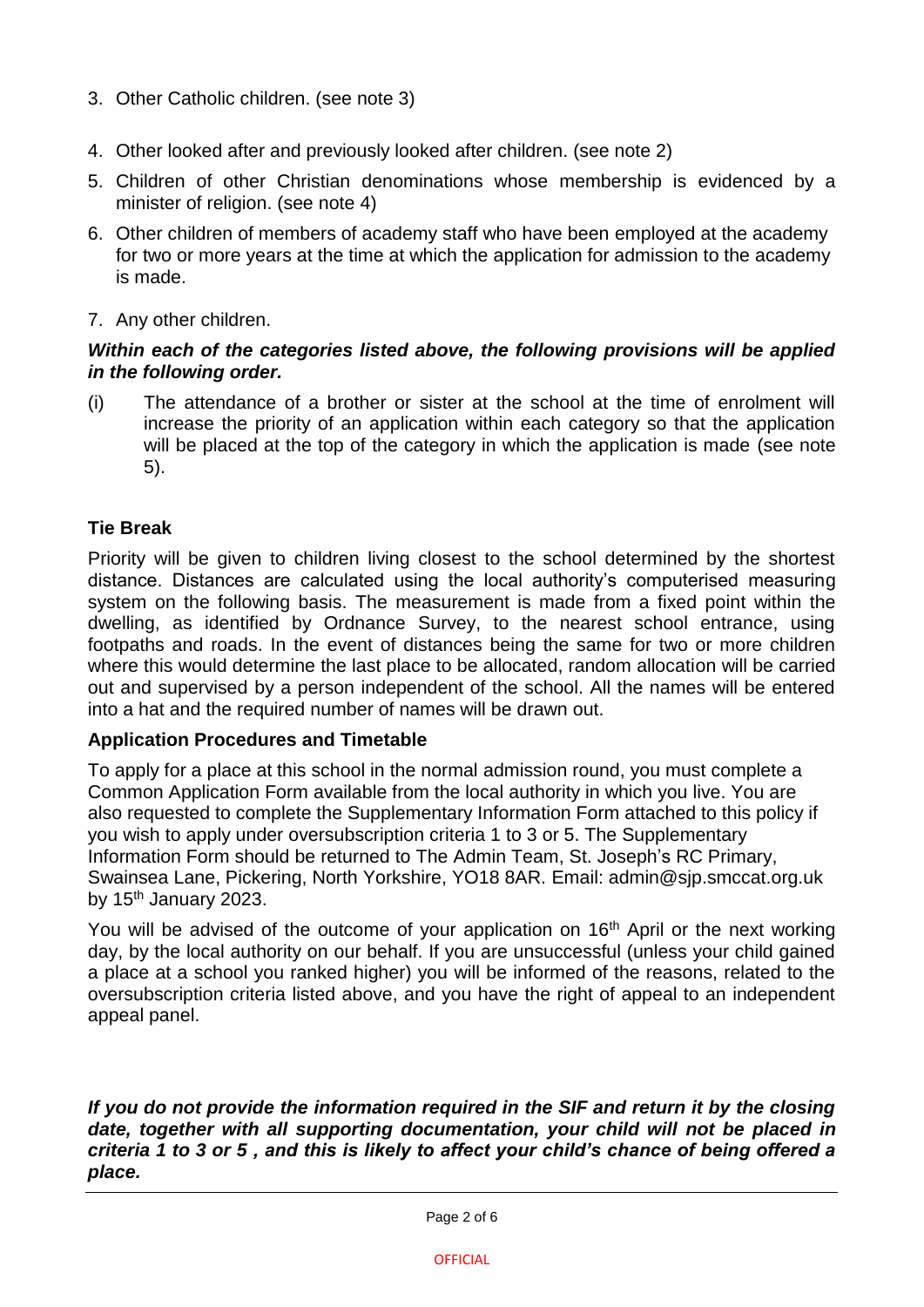## **All applications which are submitted on time will be considered at the same time and after the closing date for admissions which is 15th January 2023.**

## **Late Applications**

Late applications will be administered in accordance with your home Local Authority Primary Co-ordinated Admissions Scheme. You are encouraged to ensure that your application is received on time.

## **Admission of Children Below Compulsory School Age and Deferred Entry**

A child is entitled to a full-time place in the September following their fourth birthday. A child's parents may defer the date at which their child, below compulsory school age, is admitted to the school, until later in the school year but not beyond the point at which they reach compulsory school age, or beyond the beginning of the final term of the school year for which an offer was made. A child may take up a part-time place until later in the school year, but not beyond the point at which the child reaches compulsory school age. Upon receipt of the offer of a place a parent should notify the school, as soon as possible, that they wish to either defer their child's entry to the school or take up a part-time place.

#### **Admission of Children outside their Normal Age Group**

A request may be made for a child to be admitted outside of their normal age group, for example, if the child is gifted and talented or has experienced problems such as ill health. In addition, the parents of a summer born child, i.e. a child born between  $1^{st}$  April and  $31^{st}$ August, may request that the child be admitted out of their normal age group, to reception rather than year 1.

Any such request should be made in writing to **The Governance Officer, The Raylor Centre, James Street, York, YO10 3DW or Email governance@smccat.org.uk** at the same time as the admission application is made. The Academy Trust Board will make its decision about the request based on the circumstances of each case and in the best interests of the child. In addition to taking into account the views of the head teacher, including the head teacher's statutory responsibility for the internal organisation, management and control of the school, the Academy Trust Board will take into account the views of the parents and of appropriate medical and education professionals, as appropriate.

#### **Waiting Lists**

In addition to their right of appeal, unsuccessful children will be offered the opportunity to be placed on a waiting list. This waiting list will be maintained in order of the oversubscription criteria set out above and *not* in the order in which applications are received or added to the list. Waiting lists for admission will operate throughout the school year. The waiting list will be held open until **July 2024 (end of term date to be determined)**.

**Inclusion in the school's waiting list does not mean that a place will eventually become available.**

#### **In-Year Applications**

An application can be made for a place for a child at any time outside the admission round and the child will be admitted where there are available places. Application should be made **to the Local Authority by contacting The Admissions Team,** North Yorkshire County Council admissions [www.northyorks.gov.uk/admissions.](http://www.northyorks.gov.uk/admissions) . If your application is based on over subscription criteria 1 to 3 or 5, we require that you also complete the school's Supplementary Information Form and return this to: The Admin Team, St.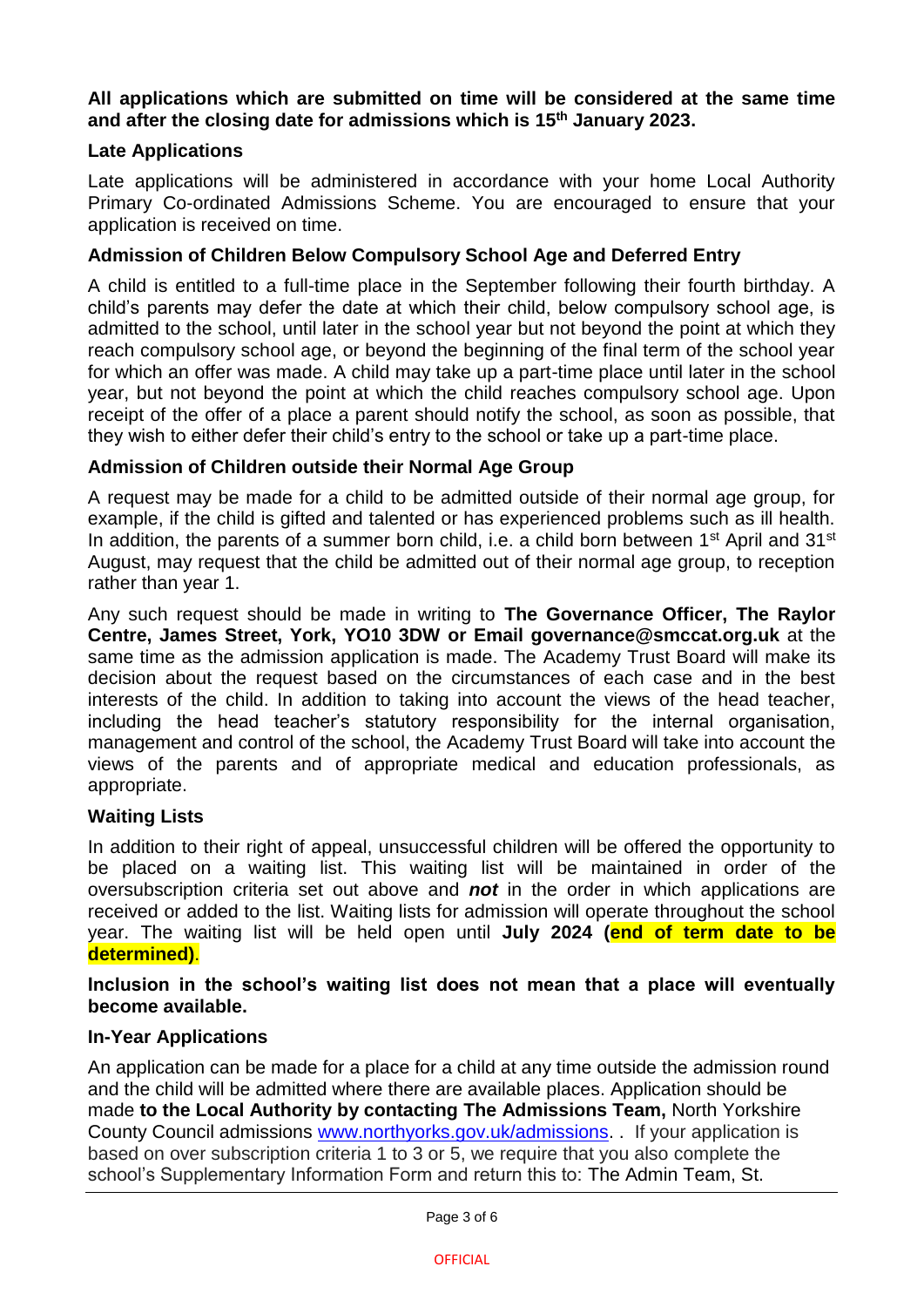Joseph's RC Primary, Swainsea Lane, Pickering, North Yorkshire, YO18 8AR. Email: admin@sjp.smccat.org.uk by  $15<sup>th</sup>$  January 2023.

at the same time as submitting your in-year application.

Where there are places available but more applications than places, the published oversubscription criteria, as set out above, will be applied.

If there are no places available, the child will be added to the waiting list (see above).

You will be advised of the outcome of your application in writing, and you have the right of appeal to an independent appeal panel.

# **Fair Access Protocol**

The school is committed to taking its fair share of children who are vulnerable and/or hard to place, as set out in locally agreed protocols. Accordingly, outside the normal admission round the governing body is empowered to give absolute priority to a child where admission is requested under any locally agreed protocol. The Academy Trust Board has this power, even when admitting the child would mean exceeding the published admission number (subject to the infant class size exceptions).

# **Nursery<sup>1</sup>**

For children attending the school's nursery, application to the reception class of the school must be made in the normal way, to the home local authority. Attendance at the school's nursery does not automatically guarantee that a place will be offered at the school.

**The Academy Trust Board reserves the right to withdraw the offer of a place or, where a child is already attending the school the place itself, where it is satisfied that the offer or place was obtained by deception.**

# **Note 1**

1

A Statement of Special Educational Needs is a statement made by the local authority under section 324 of the Education Act 1996, specifying the special educational provision for a child. An Education, Health and Care Plan is a plan made by the local authority under section 37 of the Children and Families Act 2014, specifying the special educational provision required for a child.

## *Notes (these notes form part of the oversubscription criteria)*

2. A 'looked after child' has the same meaning as in section 22(1) of the Children Act 1989, and means any child who is (a) in the care of a local authority or (b) being provided with accommodation by them in the exercise of their social services functions (e.g. children with foster parents) at the time of making application to the school.

A 'previously looked after child' is a child who was looked after, but ceased to be so because he or she was adopted, or became subject to a child arrangements order or special guardianship order. Included in this definition are those children who appear (to the Academy Trust Board governing body) to have been in state care outside of England and who ceased to be in state care as a result of being adopted.

3. Catholic' means a member of a Church in full communion with the See of Rome. This includes the Eastern Catholic Churches. This will normally be evidenced by a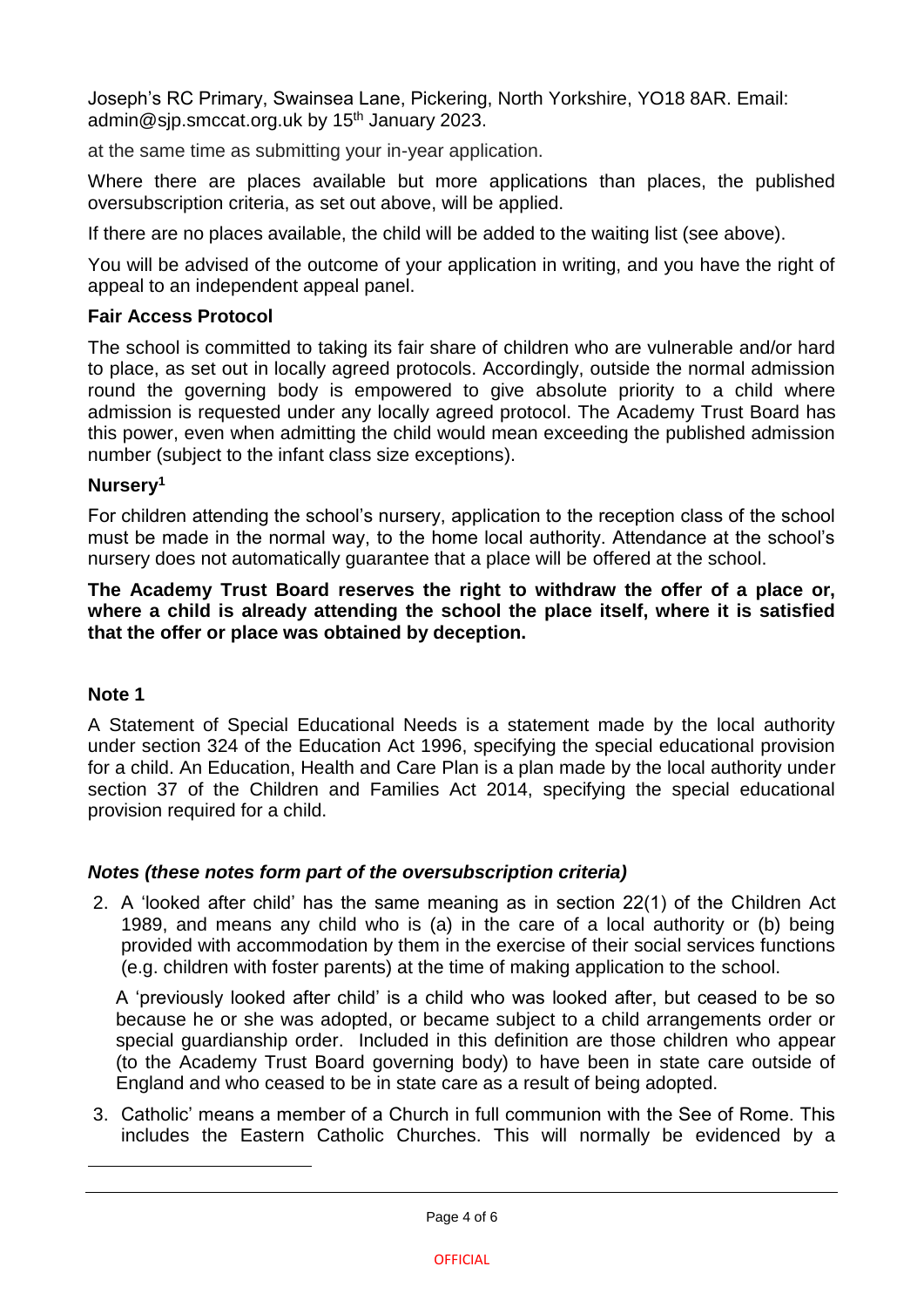certificate of baptism in a Catholic Church or a certificate of reception into the full communion of the Catholic Church. For the purposes of this policy, it includes a looked after child living with a family where at least one of the parents is Catholic.

For a child to be treated as Catholic, evidence of Catholic baptism or reception into the Church will be required. Those who have difficulty obtaining written evidence of baptism should contact their Parish Priest [who, after consulting with the Diocese, will decide how the question of baptism is to be resolved and how written evidence is to be produced in accordance with the law of the Church].

4. "children of other Christian denominations" means children who belong to other churches and ecclesial communities which, acknowledge God's revelation in Christ, confess the Lord Jesus Christ as God and Saviour according to the Scriptures, and, in obedience to God's will and in the power of the Holy Spirit commit themselves: to seek a deepening of their communion with Christ and with one another in the Church, which is his body; and to fulfil their mission to proclaim the Gospel by common witness and service in the world to the glory of the one God, Father, Son and Holy Spirit. An ecclesial community which on principle has no credal statements in its tradition, is included if it manifests faith in Christ as witnessed to in the Scriptures and is committed to working in the spirit of the above.

All members of Churches Together in England and CYTÛN are deemed to be included in the above definition, as are all other churches and ecclesial communities that are in membership of any local Churches Together Group (by whatever title) on the above basis.

- 5. 'brother or sister' includes:
- (i) all natural brothers or sisters, half brothers or sisters, adopted brothers or sisters, stepbrothers or sisters, foster brothers or sisters, whether or not they are living at the same address; and
- (ii) the child of a parent's partner where that child lives for at least part of the week in the same family unit at the same home address as the child who is the subject of the application.
- 6. A 'parent' means all natural parents, any person who is not a parent but has parental responsibility for a child, and any person who has care of a child.
- 7. For the purposes of this policy, parish boundaries will be applied to the admission arrangements for September 2023. **See Appendix A**
- 8. A child's "home address" refers to the address where the child usually lives with a parent or carer, and will be the address provided in the Common Application Form ("CAF"). Where parents have shared responsibility for a child, and the child lives for part of the week with each parent, the home address will be the address given in the CAF, provided that the child resides at that address for any part of the school week.

#### **This policy was last updated on 28th September 2021.**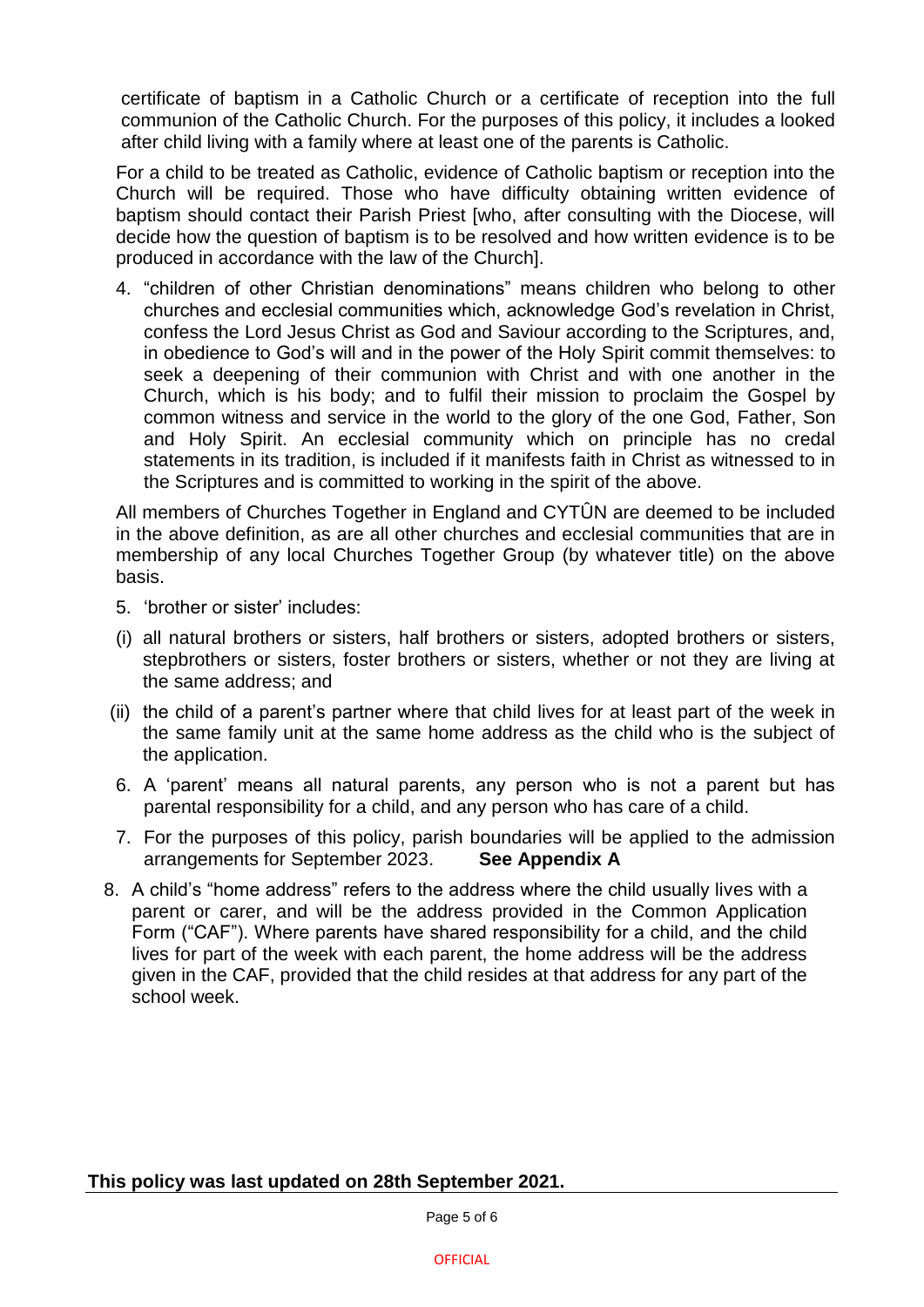Page 6 of 6

OFFICIAL